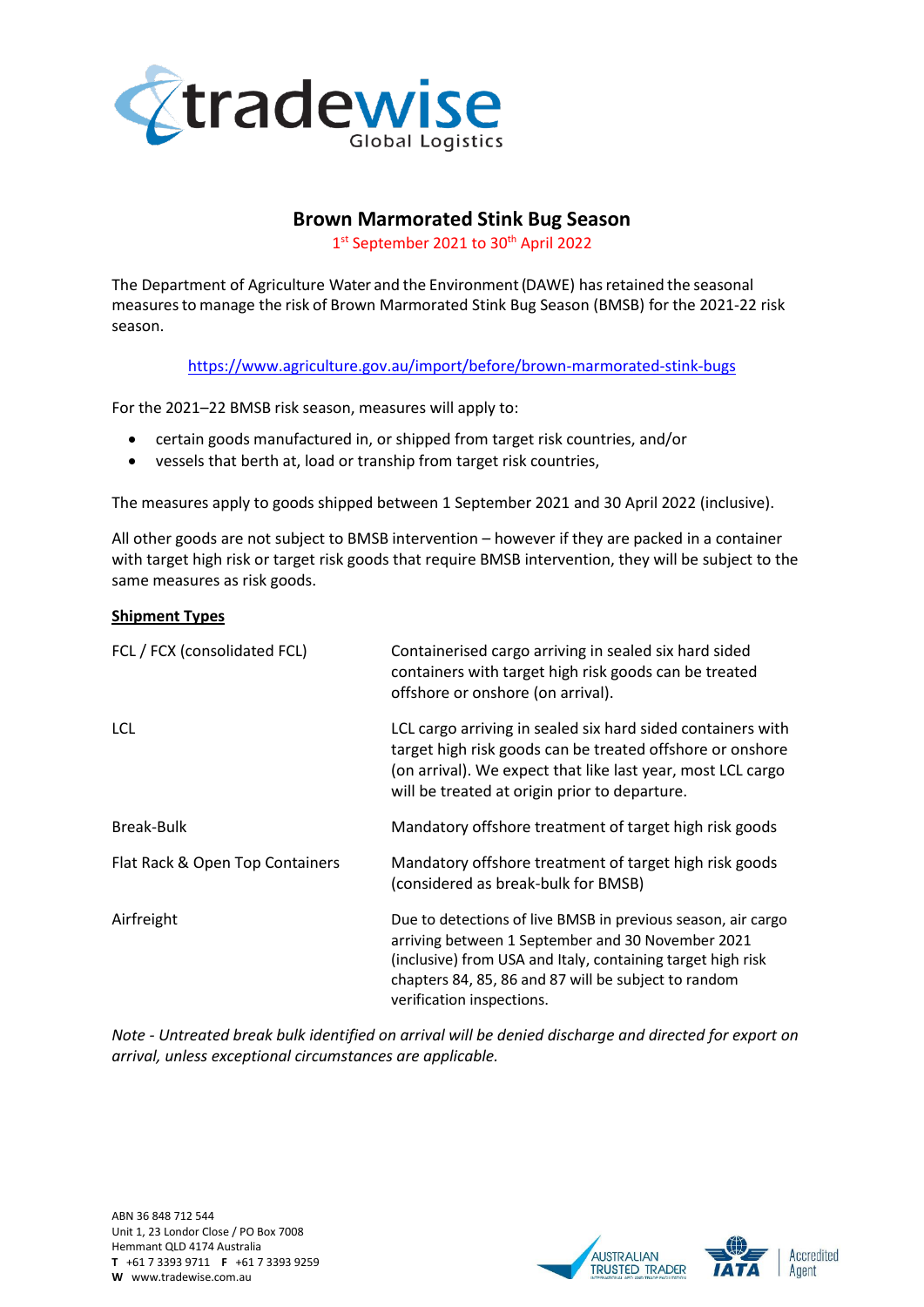

# **Treatment Options**

There are three approved treatment options for BMSB treatment,

- 1) Heat
- 2) Methyl Bromide
- 3) Sulfuryl Fluoride

The treatment/dosing rates can be found on the Department of Agriculture Water and the Environment(DAWE) website and link listed at the top of this document.

### The **Target Risk Countries** for the 2021-22 BMSB season are:

| Albania                                                            | Georgia            | Portugal                        |
|--------------------------------------------------------------------|--------------------|---------------------------------|
| Andorra                                                            | Germany            | Republic of North Macedonia     |
| Armenia                                                            | Greece             | Romania                         |
| Austria                                                            | Hungary            | Russia                          |
| Azerbaijan                                                         | Italy              | Serbia                          |
| Belgium                                                            | Kazakhstan         | Slovakia                        |
| Bosnia and Herzegovina                                             | Kosovo             | Slovenia                        |
| <b>Bulgaria</b>                                                    | Liechtenstein      | Spain                           |
| Canada                                                             | Luxembourg         | Switzerland                     |
| Croatia                                                            | Montenegro         | Turkey                          |
| Czechia                                                            | Moldova            | Ukraine                         |
| France                                                             | <b>Netherlands</b> | <b>United States of America</b> |
| Japan *                                                            | Poland             |                                 |
| *(heightened vessel surveillance will be the only measure applied) |                    |                                 |

Any target high risk or target risk goods which are manufactured in or shipped from the target risk countries will be subject to the BMSB seasonal measures. Any vessel that berths at, loads, or tranships from the target risk countries is also subject to the BMSB seasonal measures.

In addition, the department continues to review the changing risk status of BMSB and will also be undertaking random onshore inspections on goods from other emerging risk countries to verify pest absence in goods.

The following countries have been identified as emerging risk countries for the 2021-22 BMSB risk season and may be selected for a random onshore inspection: **Belarus, Malta, Sweden, United Kingdom, and Chile.**

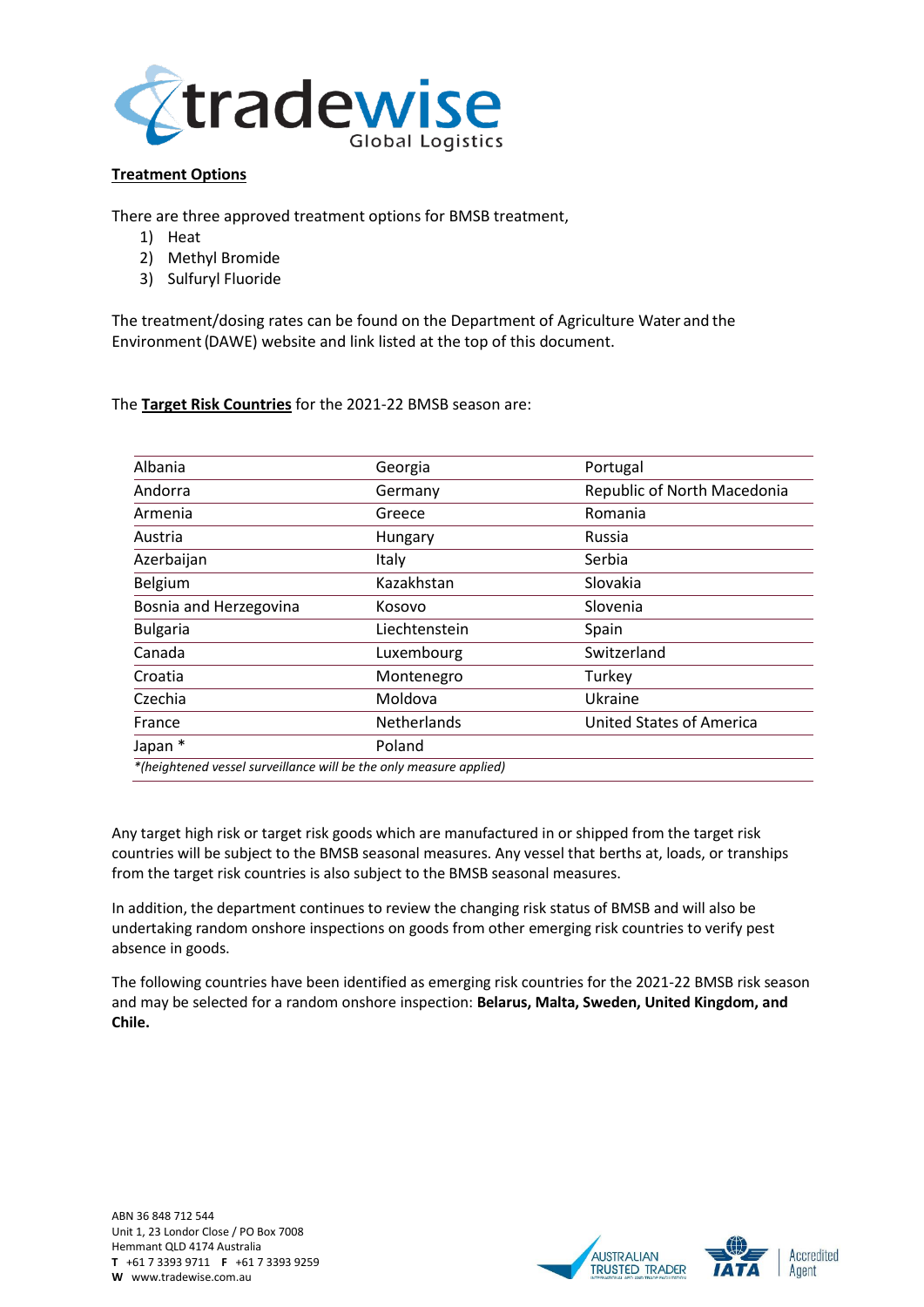

# **Target High Risk Goods**

Goods that fall within the following tariff classifications have been categorised as target high risk goods and will require mandatory treatment for BMSB risk.

- 36 Explosives; pyrotechnic products; matches; pyrophoric alloys; certain combustible preparations
- 44 Wood and articles of wood; wood charcoal
- 45 Cork and articles of cork
- 57 Carpets and other textile floor coverings
- 68 Articles of stone, plaster, cement, asbestos, mica or similar materials
- 69 Ceramic products including sub chapters I and II
- $70 -$  Glass and glass ware
- 72 Iron and steel including sub chapters I, II, III, IV
- 73 Articles of iron or steel
- 74 Copper and articles thereof
- 75 Nickel and articles thereof
- 76 Aluminium and articles thereof
- 78 Lead and articles thereof
- 79 Zinc and articles thereof
- 80 Tin and articles thereof
- 81 Other base metals; cermets; articles thereof
- 82 Tools, implements, cutlery, spoons and forks, of base metal; parts thereof of base metal
- 83 Miscellaneous articles of base metals
- 84 Nuclear reactors, boilers, machinery and mechanical appliances; parts thereof
- 85 Electrical machinery and equipment and parts thereof; sound recorders and reproducers, television image and sound recorders and reproducers, and parts and accessories of such articles
- 86 Railway or tramway locomotives, rolling-stock and parts thereof; railway or tramway track fixtures and fittings and parts thereof; mechanical (including electro-mechanical) traffic signalling equipment of all kinds
- 87 Vehicles other than railway or tramway rolling-stock, and parts and accessories thereof
- 88 Aircraft, spacecraft, and parts thereof
- 89 Ships, boats and floating structures
- 93 Arms and ammunition; parts and accessories thereof